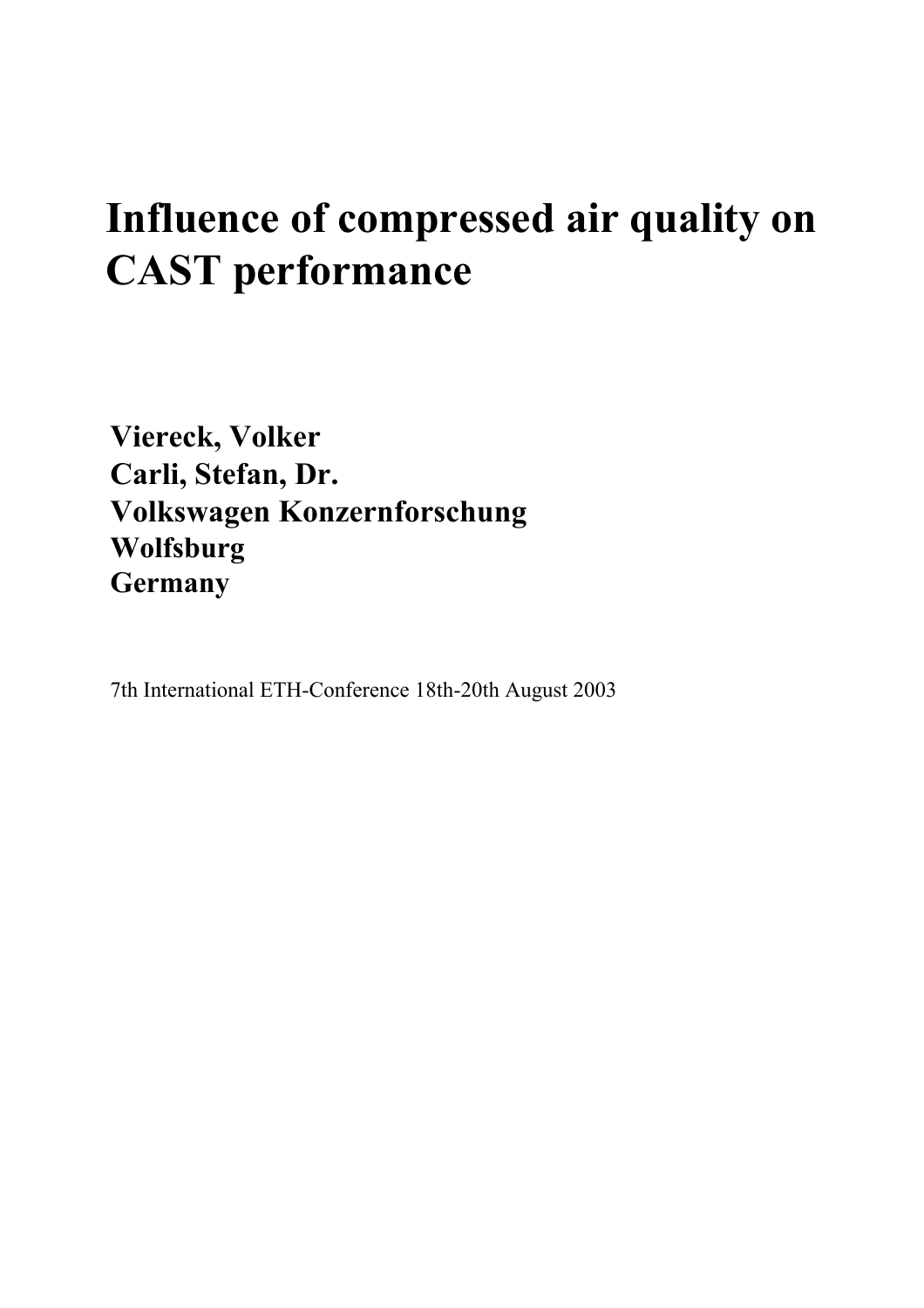### **Influence of compressed air quality on CAST performance**

#### **Viereck, Volker ; Carli, Stefan, Dr. ; Volkswagen Konzernforschung, Wolfsburg, Germany** 7th International ETH-Conference 18th-20th August 2003

The CAST<sup>1)</sup> S/N 409 100 was one of the first ones commercially produced by Matter Engineering. It was delivered with a METAS2) calibration certificate. Own SMPS measurements showed differences in modal particle sizes up to 34% from the METAS-calibrated values (see Table 1), which cannot only be explained with tolerances in the SMPS systems. Table 1 shows the arithmetic mean and standard deviation results of about 50 samples for each measuring point measured with a 3936 SMPS system compared with the METAS calibrated values. Differences occur especially at the measuring points (MP) five and six for small particles. The other measuring points are still in the range of the SMPS tolerance. The standard deviations for all modal particle sizes measured by Volkswagen except of MP 6 are even better than these by METAS.

In order to find the reasons for the stated differences in particle size and number a systematic search was started. The CAST and SMPS hardware were checked and no errors were discovered. Measurements with a NANO-DMA at MP 5 and MP 6 yielded no significant differences in modal sizes, coulometric analysis affirmed the results. So the reasons had to be the CAST itself, or outside influences like operating gases or atmospheric conditions.

Systematic dependencies of atmospheric pressure on differences in modal particle sizes were not found. Change of gas bottles with the same specification gave no significant differences. It is known that the composition of combustion air has a great influence on particle size distribution, because the oxygen content in synthetic air has a tolerance up to 0.2% absolute, which causes significant differences in size and number. Because of that the manufacturer recommends dried, oil- and particle-free compressed air for combustion meanwhile. But what's about the residual humidity?

Figure 2 shows the experimental set-up for checking the influence of combustion air humidity. Dried, oil-and particle free compressed air is splitted and additionally processed with two TSI 3074B filtered air supplies for combustion air and dilution air. Only combustion air is mixed with particle free ambient air with about 10°C dew point to avoid an influence of dilution air humidity. A membrane pump is used to avoid oil content in mixed combustion air. Combustion air humidity was varied from below 1 % r.h.  $@25^{\circ}$ C up to 40 % r.h.

Differences up to 40 % were found in alteration of number and size, especially for measuring points 5 and 6, small particles (see Figure 1 and Table 2). The influence of air humidity is on the mass flow controller is marginal (below 1%). So there must be a real effect on the combustion process, which disturbs particle growing while number grows and size descends with ascending combustion air humidity. Replacing the membrane pump by a conventional compressor to investigate the influence of compressor oil in the dilution air showed no significant differences.

METAS recommends to use combustion air with a dew point below -4 $\degree$ C, which means  $\sim$ 14% r.h. @25 $\degree$ C. But in the range from nearly dry air up to air with a dew point of -4°C the deviations in size and number are up to 30%. So these differences could be an explanation for the differences between the METAS measurements and the VW results, if METAS had used combustion air with a dew point of  $\sim$ -4°C. But METAS specified the used air for calibration as nearly dry. So it is still unclear, which effect is the reason for the differences between VW results and METAS calibration.

#### Conclusion:

There are many interesting CAST applications and there is much potential in CAST. The CAST produces reproducible results within the standard deviations acquired by METAS. But absolute values for size and number differ significantly. CAST cannot be used as an absolute standard for number and size measuring instruments until the factors of influence are quantified and a way of local CAST calibration is found. The manufacturer is aware of the problems and is investigating the possible influences and, inter alia, is developing an accessory to provide suitable oxidation and dilution air.

1) CAST- Combustion Aerosol Standard by Dr. L. Jing / Matter Engineering AG 2) METAS - Swiss Federal Office of Meteorology and Accreditation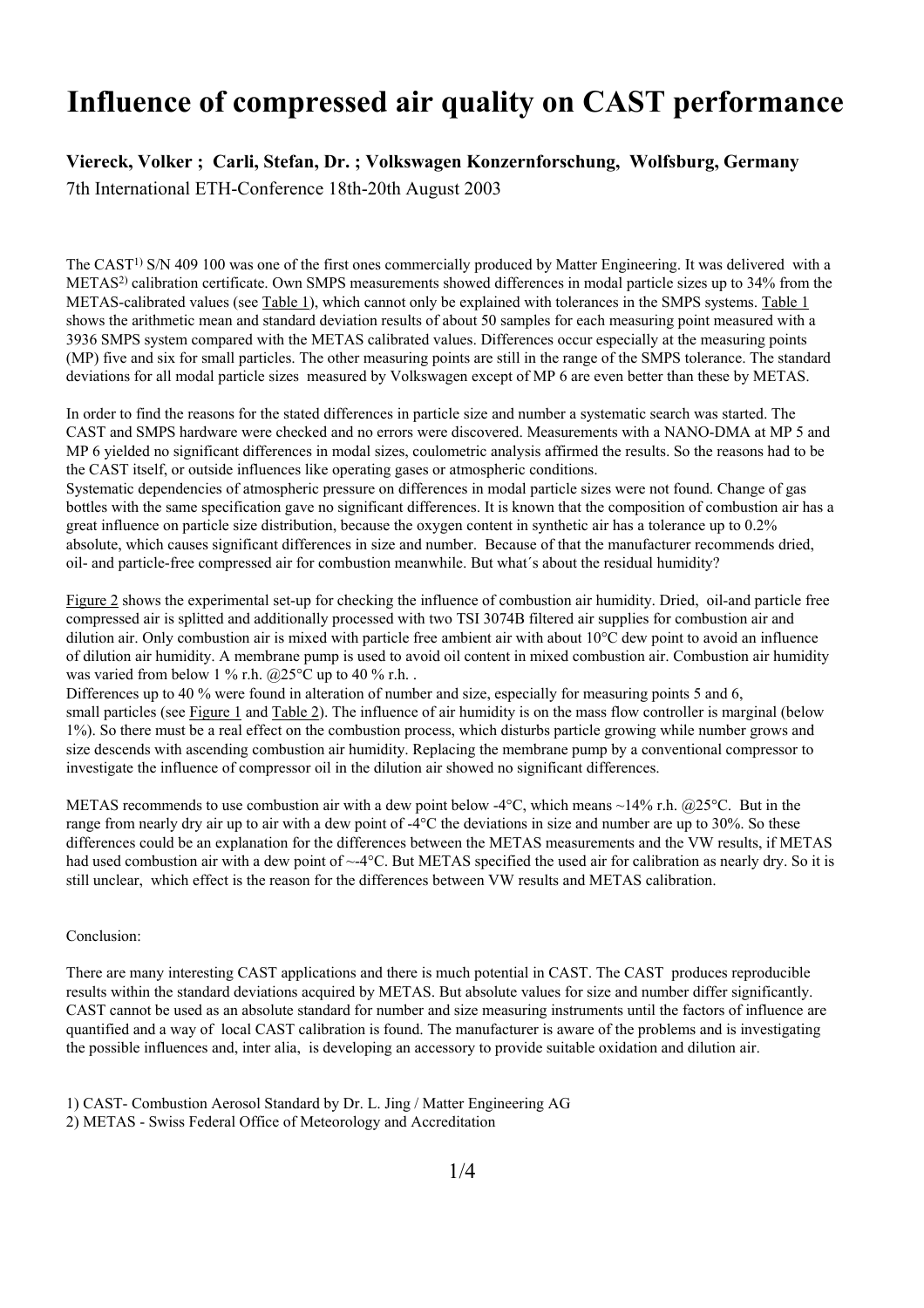

**Figure 1: Influence of combustion air humidity on particle number and modal particle size**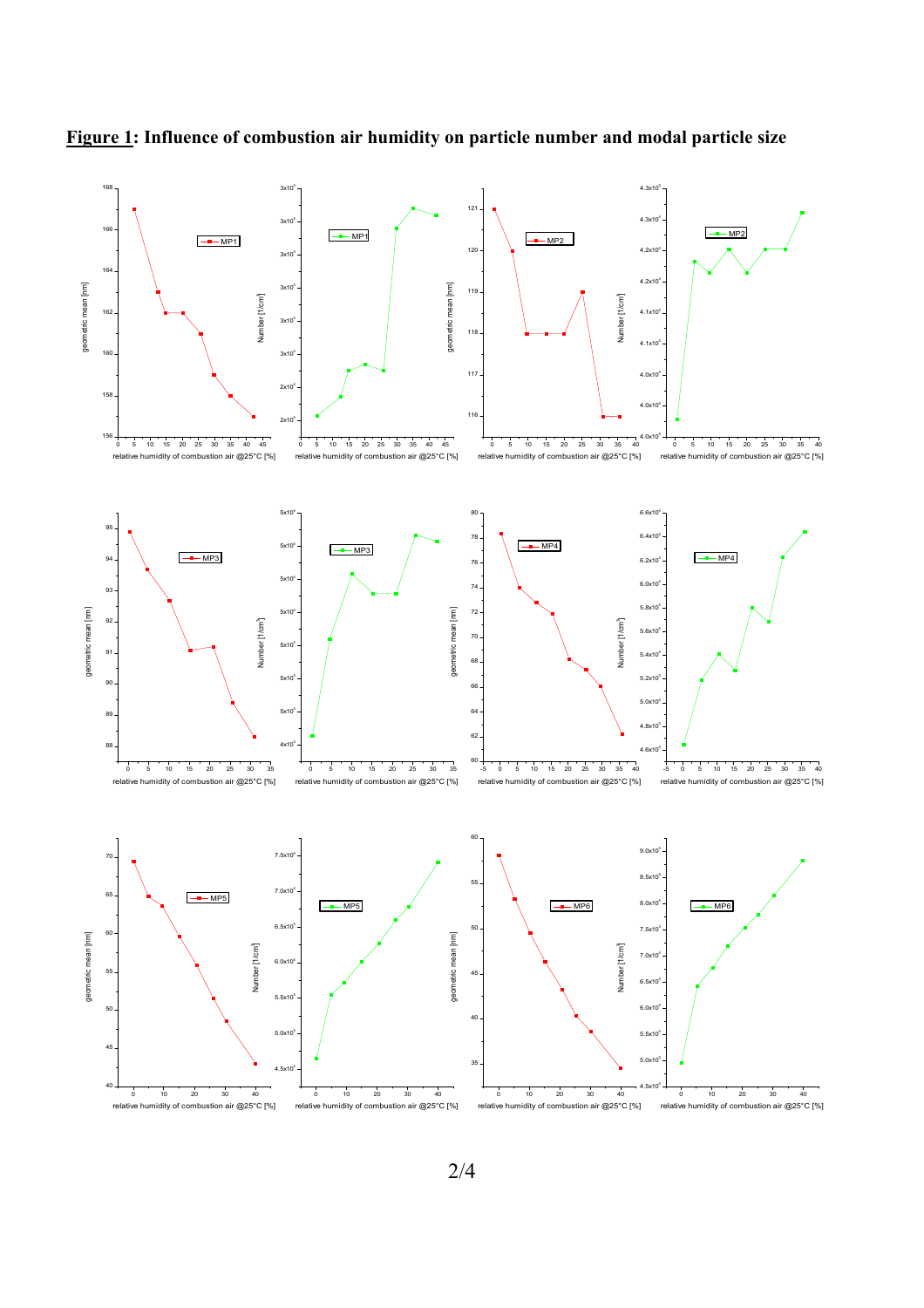#### **Table 1: Differences between VW measurements and METAS calibration**

|                 |                                    |        | Volkswagen measurements |                     | <b>METAS-Calibration</b> |                    |               |                   |
|-----------------|------------------------------------|--------|-------------------------|---------------------|--------------------------|--------------------|---------------|-------------------|
| measuring       | physical                           |        | standard                | standard            |                          | standard           | standard      | values difference |
| point           | value                              | value  | deviation $(+/-)$       | deviation (%) value |                          | deviation $[+/]-]$ | deviation [%] | METAS / VW [%]    |
| MP1             | Mode [nm]                          | 164.3  | 2.8                     |                     | 181                      |                    | 5.0           | 10.2              |
| MP <sub>1</sub> | <b>GSD</b>                         | 1.69   | 0.01                    | 0.5                 | 1.66                     | 0.085              | 5.1           | 1.7               |
| MP1             | Concentration [1/cm <sup>3</sup> ] | 278866 | 16925                   | 6.1                 | 251000                   | 29000              | 11.6          | 10                |
| MP <sub>2</sub> | Mode [nm]                          | 123.0  | 3.4                     | 2.8                 | 129                      | 6.5                | 5.0           | 4.9               |
| MP <sub>2</sub> | GSD                                | 1.64   | 0.01                    | 0.5                 | 1.59                     | 0.08               | 5.0           | 2.8               |
| MP <sub>2</sub> | Concentration [1/cm <sup>3</sup> ] | 423794 | 37837                   | 8.9                 | 420000                   | 55000              | 13.1          | 0.7               |
| MP3             | Mode [nm]                          | 96.1   | 2.4                     | 2.5                 | 96.5                     | 4.95               | 5.1           | 0.5               |
| MP <sub>3</sub> | GSD                                | 1.61   | 0.02                    | 1.0                 | 1.57                     | 0.08               | 5.1           | 2.3               |
| MP3             | Concentration [1/cm <sup>3</sup> ] | 493632 | 63928                   | 13.0                | 464000                   | 55000              | 11.9          | 6.1               |
| MP4             | Mode [nm]                          | 76.5   | 1.9                     | 2.5                 | 69.4                     | 3.5                | 5.0           | 9.3               |
| MP4             | GSD                                | 1.60   | 0.02                    | 1.3                 | 1.57                     | 0.08               | 5.1           | 1.6               |
| MP4             | Concentration [1/cm <sup>3</sup> ] | 501018 | 56278                   | 11.2                | 510000                   | 60000              | 11.8          | 1.8               |
| MP <sub>5</sub> | Mode [nm]                          | 66.0   | 3.0                     | 4.0                 | 47.4                     | 2.5                | 5.3           | 28                |
| MP <sub>5</sub> | GSD                                | 1.62   | 0.03                    | 1.8                 | 1.61                     | 0.08               | 5.0           | 0.7               |
| MP <sub>5</sub> | Concentration [1/cm <sup>3</sup> ] | 478187 | 36159                   | 7.6                 | 620000                   | 95000              | 15.3          | 29.6              |
| MP <sub>6</sub> | Mode [nm]                          | 50.2   | 3.7                     | 7.3                 | 33.1                     | 2.05               | 6.2           | 34                |
| MP <sub>6</sub> | GSD                                | 1.69   | 0.06                    | 3.3                 | 1.57                     | 0.08               | 5.1           | 7.3               |
| MP <sub>6</sub> | Concentration [1/cm <sup>3</sup> ] | 458451 | 33314                   | 7.31                | 740000                   | 150000             | 20.3          | 38                |

#### **Figure 2: Experimental set-up for variation of combustion air humidity**



#### **Table 2: Influence of combustion air humidity on particle number and modal particle size** measuring point physical value maximum minimum difference [%]

| -------<br>measuring point physical value |                | maximum                  | minimum                  | difference [%] |
|-------------------------------------------|----------------|--------------------------|--------------------------|----------------|
| MP1                                       | geometric mean | 167 <sub>nm</sub>        | 157nm                    | 6              |
| MP1                                       | number         | 294000 / cm <sup>3</sup> | 231000 / cm <sup>3</sup> | 21.4           |
| MP2                                       | geometric mean | 121nm                    | <b>116<sub>nm</sub></b>  | 4.2            |
| MP2                                       | number         | 431000 / cm <sup>3</sup> | 398000 / cm3             | 7.7            |
| MP3                                       | geometric mean | 94.9nm                   | 88.3nm                   |                |
| MP3                                       | number         | 514000 / cm <sup>3</sup> | 453000 / $cm3$           | 13.5           |
| MP4                                       | geometric mean | 78.4nm                   | 62.2nm                   | 20.7           |
| MP4                                       | number         | 645000 / cm3             | 465000 / cm <sup>3</sup> | 27.9           |
| MP5                                       | geometric mean | 69.5nm                   | 43.3nm                   | 37.7           |
| MP <sub>5</sub>                           | number         | 741000 / cm3             | 465000 / cm <sup>3</sup> | 37.2           |
| MP <sub>6</sub>                           | geometric mean | 58.1nm                   | 34.6nm                   | 40             |
| MP6                                       | number         | 882000 / cm <sup>3</sup> | 496000 / $cm3$           | 43.8           |